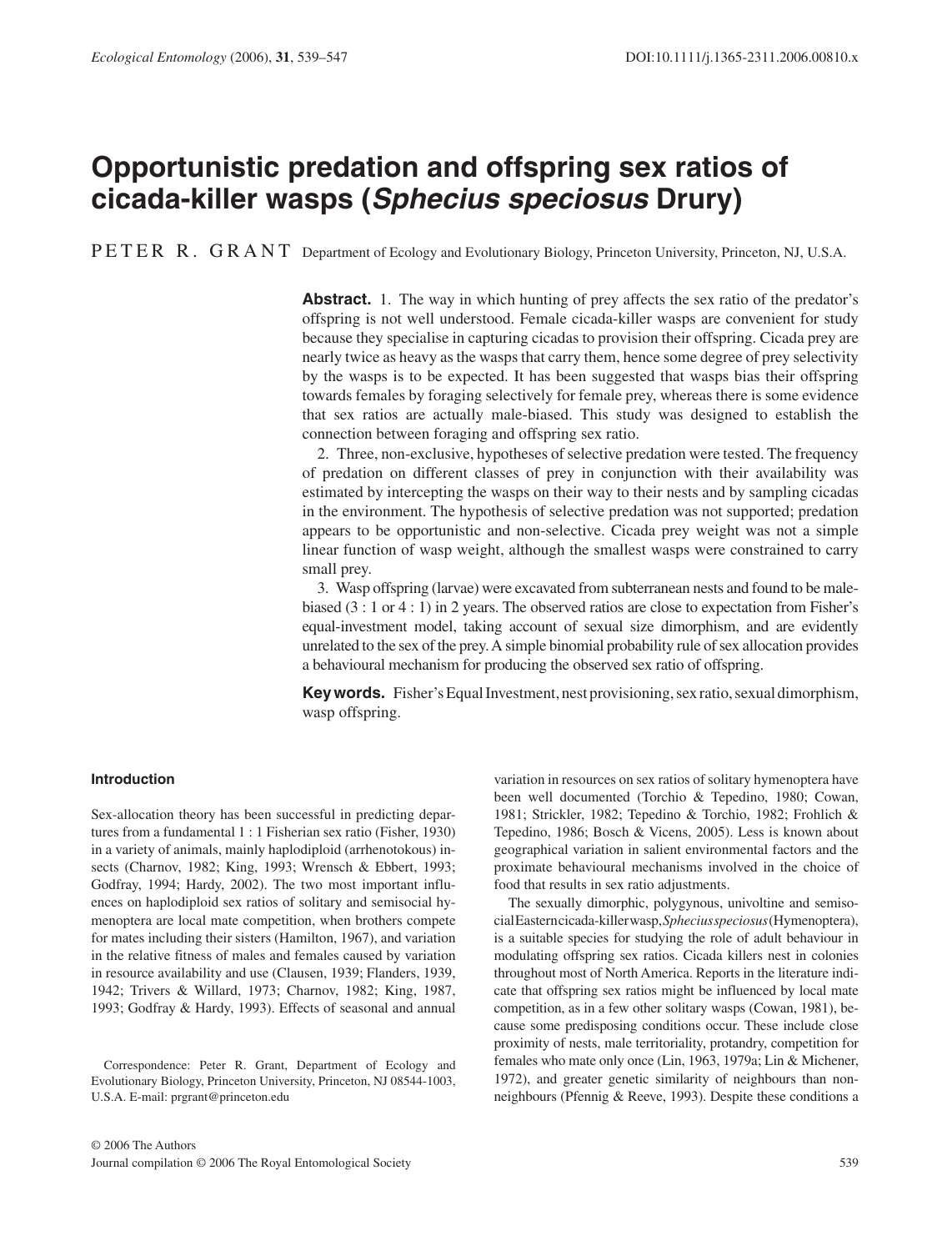prediction of the local mate competition hypothesis, that offspring sex ratios should be biased towards females, is not upheld. Instead sex ratios appear to be biased towards males ( $Lin \&$ Michener, 1972; see also Dow, 1942). In the absence of local mate competition the expected sex ratio of sexually dimorphic species is the ratio produced when maternal investment in the two sexes is equal (Fisher, 1930; Trivers & Willard, 1973; Myers, 1978 ). As female wasps are larger than males, males should be produced in greater numbers than females.

 By constructing a small or large cell to receive one or more cicadas, female wasps have the potential to bias their prey in relation to the sex of their offspring, before the prey are collected and the eggs are laid. Because (diploid) females are almost twice the size of (haploid) males (Coelho, 1997), they require much more food for growth. Therefore, to produce an excess of male offspring, a female could prey selectively on small prey. At variance with this expectation, however, wasps are believed to hunt selectively for large, and therefore usually female, prey and lay female eggs on them, because female prey outnumber male prey (Lin, 1979b). This would tend to yield a female-biased sex ratio. Thus it is not clear how adult female hunting behaviour is patterned in such a way as to result in the observed male-biased sex ratio of the offspring.

 The study reported here was designed to clarify the relationship between prey availability, predation, and offspring sex ratio. Three, non-exclusive, hypotheses of selective predation are tested. The first hypothesis is that wasps prey preferentially on one *sex* of their prey, the more valuable sex ( Trivers & Hare, 1976; Charnov, 1982), without specifying a priori whether this is male or female; Lin's (1979b) argument implicitly assumes it is female. The second hypothesis is that wasps choose prey on the basis of the *size* of their prey (e.g. Kobayashi & Shimada, 2000). The third hypothesis is that wasps prey preferentially on larger, more conspicuous and hence easier to detect *species* of cicadas. Opportunistic predation, resulting in prey taken at random with respect to their traits, is the default hypothesis to account for data if they are not explained by selective predation.

 Determining whether predation is selective or opportunistic requires estimating prey captured in relation to prey availability. This is difficult to achieve by direct observation because the attacks usually take place at the tops of tall trees. Successful attacks can be documented by study of prey brought to the wasps' nests, however (Coelho, 1997). The three hypotheses were tested with data on weights, sex, and species identity of cicadas (i) sampled in the environment, and (ii) captured by female wasps and carried to their burrows. Coelho (1997) tested the first two hypotheses using the same methods, and found no evidence of selective predation. The study reported here duplicates the first two tests in a different geographical location, where a different outcome is possible because the composition of the cicada community differs, and goes further by including the third test.

 As a further extension, weights of individual wasps and of the cicadas they carried were used to test for a positive relationship between the two (Lin & Michener, 1972), as this has so far not been done. Such a relationship has been found for another sphecid wasp, *Palmodes laeventris* Cresson, which preys upon Mormon crickets (Gwynne & Dodson, 1984). It is to be expected with cicada killers because on average their prey burden is almost twice as heavy as the wasps (Coelho, 1997). Lin (1979a) found no relationship between the weights of *S. speciosus* and the weights of their prey (*T. resh*), but the sample size of wasps with prey was small (five).

 At the conclusion of this study some of the burrows were excavated to determine the sex ratio of wasp larvae in relation to the sex ratio of the prey they were given, and to test the expectations of the equal-investment model of Fisher. This provides a link that has been missing so far between above-ground wasp behaviour and below-ground offspring production.

#### *Behaviour and life history*

 Relevant aspects of the life history of cicada-killer wasps have been well documented (Riley, 1892; Davis, 1920; Dambach & Good, 1943; Lin & Michener, 1972 ) and summarised by Evans (1966), Bohart and Menke (1976) and O'Neill (2001) . Emergence coincides with the height of abundance of their prey, the so-called 'dog-day' cicadas ( *Tibicen* spp.), but wasps do not begin to prey upon them until several weeks after emergence. After mating females excavate subterranean burrows, a complex system of branching chambers terminating in cells. In each cell the female deposits one, two, or rarely three cicadas, and lays a single egg on one of them before sealing the cell. Only females, and not the much smaller males, hunt for cicadas. They capture cicadas by flying into them, grasping, and stinging them. The cicadas quickly become paralysed and are then carried for up to 100 m or more to the burrows where they remain in deep paralysis and relaxed for up to 1 week. Wasp larvae rapidly devour the cicadas, remain quiescent over winter, pupate in May, and emerge as adults in June, July, or August. Evans (1966) lists nine species of *Tibicen* captured by the wasps. They include the five in the present study.

#### **Materials and methods**

## *Field samples*

 The study was carried out on the Princeton University campus July – September 2004 and June – August 2005. In 2004 a colony of wasps in an area of  $180 \text{ m}^2$  near the west entrance to McCosh Hall was monitored most days (mornings only) from 20 July to 25 August. A description of the habitat is given in Oberdörster and Grant (2006) . Active nests were counted and the number of cicadas brought to them was recorded in observation periods of  $20-75$  min (average 45), one per day on 7 days between 22 July and 18 August for a total of 315 min. Wasps were not individually marked. Forty-one cicadas were obtained from the wasps by intercepting them and separating wasps from their prey with a stick as they were delivering the cicadas to their nests. Cicadas were weighed within 1 h of capture on an electronic balance (Denver Instruments, model TR64) to the nearest 0.01 g. A sample off 44 cicadas from the environment within 2 km of the colony was obtained by collecting them soon after dawn by hand on the ground (alive or dead) or with a net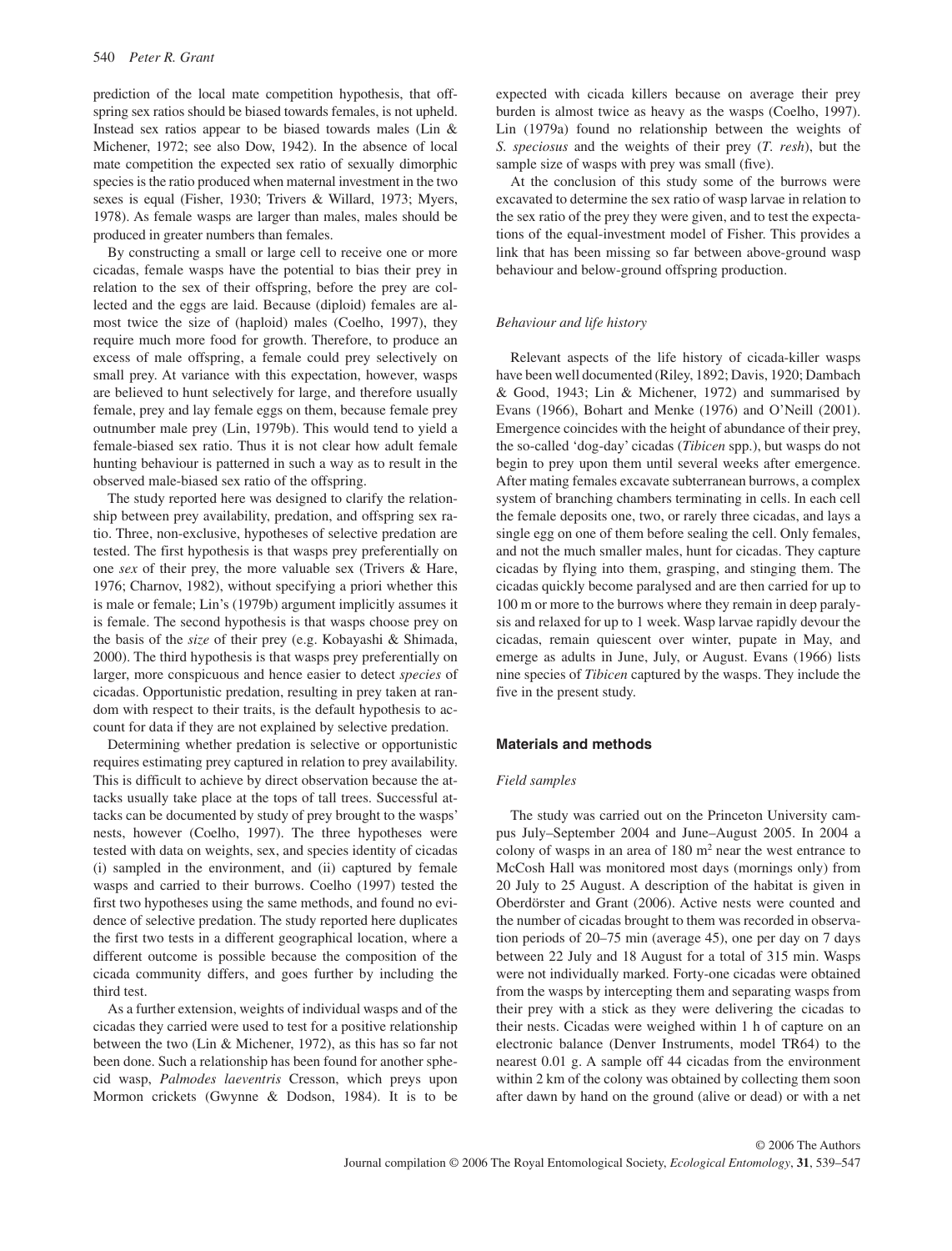on the vegetation. In the absence of an obvious bias they are assumed to reflect proportions in the trees. Those that were damaged or partly eaten by ants were not weighed. Cicadas were identified with information on the Michigan website (Cooley et al., 2005) and confirmed by Kathy Hill and David Marshall (pers. comm.).

 The procedures of sampling, observing, and capturing cicadas were repeated at the same site in the first half of the 2005 season to assess the consistency of results obtained in 2004 and to provide additional information. Data were collected from mid-June to early August when observations ceased for logistical reasons. Methods were the same except in minor respects. Counting of nests, wasps, and cicadas brought to nests was carried out in observation periods of 30–60 min (average 37) approximately every other day for a total of 520 min. To check that provisioning activity was not missed by restriction of observations to 09.00–12.00 hours, checks were made at the colony in early morning (06.15–06.45 hours), afternoon (15.15–15.45 hours), and evening (19.45–20.15 hours) 30–31 July. No captures were observed. Outside the census period male and female wasps were captured and weighed. A novel feature in 2005 was the capture of some of the females with their prey, by netting them, which allowed a single prey weight to be obtained for 27 predators of known weights. All wasps were released unharmed at the nesting area after being marked on the thorax with nail polish for subsequent identification.

 Several parts of the study area were excavated to a maximum depth of 20 cm from 16 to 23 September in 2005. The combined area excavated was  $\approx 30$  m<sup>2</sup>, equal to approximately 17% of the study area. Wasp cocoons and associated cicadas were collected, mostly in the upper 10 cm, and cicadas were identified to sex and species. Wasp cocoons from the previous year (2004) were either empty, filled with earth or contained fully formed and desiccated adult wasps. Width of wasp cocoons was measured to 0.1 mm with callipers. Larvae were extracted, weighed, returned to their cocoons, which were re-sealed with candle wax, and kept over winter at 4 °C. Larvae were assigned to sex on the basis of the size and weight of the cocoon (Dow, 1942); females are larger than males. Ten cocoons containing larvae weighed much more  $(2.15 -$ 3.91 g) than 31 others (0.55–1.62 g). Widths (13–16.5 mm) of the 10 cocoons containing presumptive females were discretely larger than the others  $(10-12 \text{ mm})$ , and the difference was used to identify the sex of larvae from cocoons that lacked weights.

## *Statistical analysis*

Analyses were performed with Statview version 5.0 (SAS Institute, 1998). Expected  $1:1$  sex ratios were tested with twotailed binomial tests.  $\chi^2$  tests of sex ratios of captured prey in relation to available prey were corrected for continuity. All  $\chi^2$ tests of proportions have one degree of freedom unless otherwise stated. Size variation was analysed with one-way and twoway anova of ln-transformed data. The relationship between wasp weight and the weight of the cicada prey they carried was assessed with reduced major axis regression of untransformed data, and the 95% confidence range was calculated by the method given in Rayner (1985) .

#### **Results**

## *Phenology*

 The main phenological patterns common to both years were relatively early emergence of the two larger cicada species *T. chloromera* (Walker) and *T. lyricen* (Deg.) ( Fig. 1), and earlier emergence of males than females (protandry) in both cicadas and wasps. Protandry is demonstrated only with the largest sample of cicadas, *T. chloromera*, in 2005. Up to 3 August when observations ceased there were relatively few females in the environment (34.6%,  $n = 52$ ). Departure from an expected 1 : 1 sex ratio is too large to be attributed to chance (binomial  $P =$ 0.0376). The first delivery of cicadas to nests was observed on 22 July in both 2004 and 2005. The smaller prey species *T. linnei* (Smith and Grossbeck) was first found on 30 July in 2004 and on 28 July in 2005. The main difference between years was a later emergence of *T. chloromera* and *T. lyricen* in 2004 (mid-July) than in 2005 (late June), which can possibly be attributed to nymphal interactions with the abundant periodical cicadas ( *Magicicada* spp.) in 2004 ( Oberdörster & Grant, 2006 ).

# *Prey and predators*

Five species of annual cicadas (*Tibicen*) and one periodical cicada ( *Magicicada septendecim* Lin.) were brought to wasp nests (Table 1). Not all cicadas could be intercepted for weighing. Mean weights for samples are given in Table 2. On average female wasps were barely half as heavy (54%) as their two largest prey, *T. chloromera* and *T. lyricen*, and twice as heavy as male wasps (Table 2). They varied  $(0.50-1.37 \text{ g})$  more than males  $(0.31 - 0.56 \text{ g})$  and their coefficients of variation  $(0.228)$ were 66% greater than the coefficients of males (0.137) although not to a significant extent with weights transformed to  $\ln x + 1$  ( $F_{46,25} = 1.461, P > 0.10$ ). Coefficients of variation of larval males (0.191) and females (0.195) were almost identical.



**Fig. 1.** Cumulative numbers of three species of prey during the nesting season of cicada-killer wasps in 2004. Killed and available prey numbers have been combined and then transformed  $(\ln x + 1)$  to facilitate comparisons.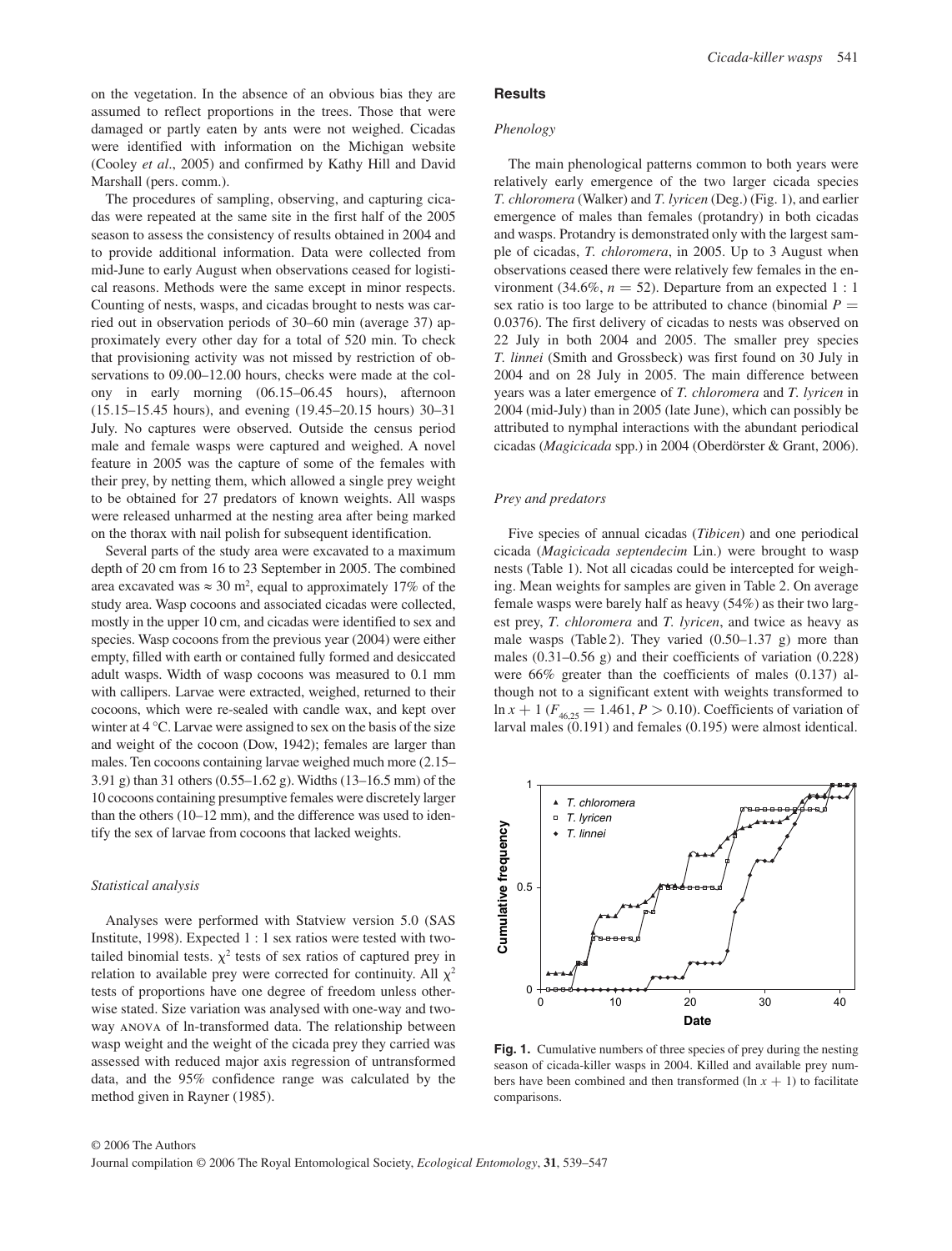|                | Environment |         | Captured |         | <b>Nests</b> |         |
|----------------|-------------|---------|----------|---------|--------------|---------|
|                | Males       | Females | Males    | Females | Males        | Females |
| 2004           |             |         |          |         |              |         |
| T. chloromera  | 13          | 15      | 18       | 14      | 44           |         |
| T. lyricen     |             |         |          |         |              |         |
| T. linnei      |             | n       |          |         |              |         |
| M. septendecim |             |         |          |         |              |         |
| 2005           |             |         |          |         |              |         |
| T. chloromera  | 34          | 18      | 22       | 12      | 38           | 20      |
| T. lyricen     | 11          |         |          |         |              |         |
| T. linnei      |             |         |          |         |              |         |
| T. pruinosa    |             |         |          |         |              |         |
| T. canicularis |             |         |          |         |              |         |

Table 1. Sex ratios of cicadas captured by wasps compared with those available in the environment and those excavated from nests. Numbers in italics are minima and the proportions are not considered reliable (see text).

#### *Sex-biased predation*

 The possibility of disproportionate predation on one sex of prey was tested by comparing the proportions of males and females in the samples from wasp captures and from the environment. Each prey species was analysed separately because their phenologies differed to some extent. In 2004 there was no sex bias in the prey, either for *T. chloromera* ( $\chi^2 = 0.418$ , *n* = 59, *P* = 0.5178) or *T. linnei* (Fisher's exact probability 0.3348,  $n = 17$ ). The small samples of *T. lyricen* give no indication of a sex bias either. Results in 2005, with larger samples, were the same; there was no difference in proportions of the two sexes in the samples of *T. chloromera* ( $\chi^2$  = 0.000, *n* = 86, *P* = 0.9999), *T. lyricen* ( $\chi^2$  = 0.029, *n* = 22, *P* = 0.8649) and *T. linnei* (Fisher's exact probability 0.9999,  $n = 11$ ). These results provide no support for the hypothesis of sex-selective predation.

 As a second test, proportions of male and female prey in the samples from wasp nests in 2005 were compared with those from the environment; proportions of the sexes of prey excavated from 2004 nests (in 2005) are unreliable owing to extensive and variable deterioration. There was no difference in proportions of the two sexes in the samples of *T. chloromera*  $(\chi^2 = 0.000, n = 110, P = 0.9999), T.$  lyricen  $(\chi^2 = 0.316, n = 110)$ 27,  $P = 0.5739$ ) and *T. linnei* ( $\chi^2 = 2.538$ ,  $n = 24$ ,  $P = 0.1111$ ).

 Predation occurred in proportion to prey availability under contrasting conditions in the two years. In 2004 the sex ratio of prey in the environment and in captures was approximately 1 : 1, whereas in 2005 males predominated in the sample of *T. chloromera* in the environment (0.65), in captures (0.65) and in nests (0.66). The ratios depart significantly from 1 : 1 in the sample from the environment (binomial test,  $z = 2.08$ ,  $P =$ 0.0376) and in nests ( $z = 2.23$ ,  $P = 0.0258$ ) but not in the sample of captures ( $z = 1.54$ ,  $P = 0.1236$ ) owing to the smaller sample size.

# *Species-biased predation*

 Wasps captured the three main cicada species, *T. chloromera* , *T. lyricen* and *T. linnei* (Table 1), in proportion to their frequencies in the environment, both in 2004 ( $\chi^2 = 3.083$ , d.f. = 2,  $P = 0.2140$ ) and in 2005 ( $\chi^2 = 3.630$ , d.f. = 2,  $P = 0.1629$ ).

### *Size-biased predation*

 Independent of prey species and sex wasps may capture large cicadas preferentially. Because the *T. chloromera* sample is much larger than the rest it was used to test for a difference between

|  |  |  |  |  | <b>Table 2.</b> Mean weights (g) of <i>Tibicen</i> and <i>Magicicada</i> prey and <i>Sphecius</i> predators, with standard deviations (SD) and sample sizes (n). |
|--|--|--|--|--|------------------------------------------------------------------------------------------------------------------------------------------------------------------|
|--|--|--|--|--|------------------------------------------------------------------------------------------------------------------------------------------------------------------|

|                     | Males            |      |                 | Females          |      |           |
|---------------------|------------------|------|-----------------|------------------|------|-----------|
|                     | $\boldsymbol{n}$ | Mean | <b>SD</b>       | $\boldsymbol{n}$ | mean | <b>SD</b> |
| T. chloromera       | 56               | 1.66 | 0.155           | 46               | 1.80 | 0.225     |
| T. lyricen          |                  | 1.67 | 0.170           | 8                | 1.63 | 0.174     |
| T. linnei           | 11               | 1.27 | 0.122           |                  | 1.26 | 0.108     |
| T. canicularis      |                  |      | $\qquad \qquad$ |                  | 1.10 |           |
| T. pruinosa         |                  |      |                 |                  | 1.43 |           |
| M. septendecim      |                  |      |                 |                  | 0.96 |           |
| S. speciosus adults | 25               | 0.44 | 0.060           | 36               | 0.91 | 0.207     |
| S. speciosus larvae | 31               | 0.61 | 0.117           | 10               | 1.55 | 0.302     |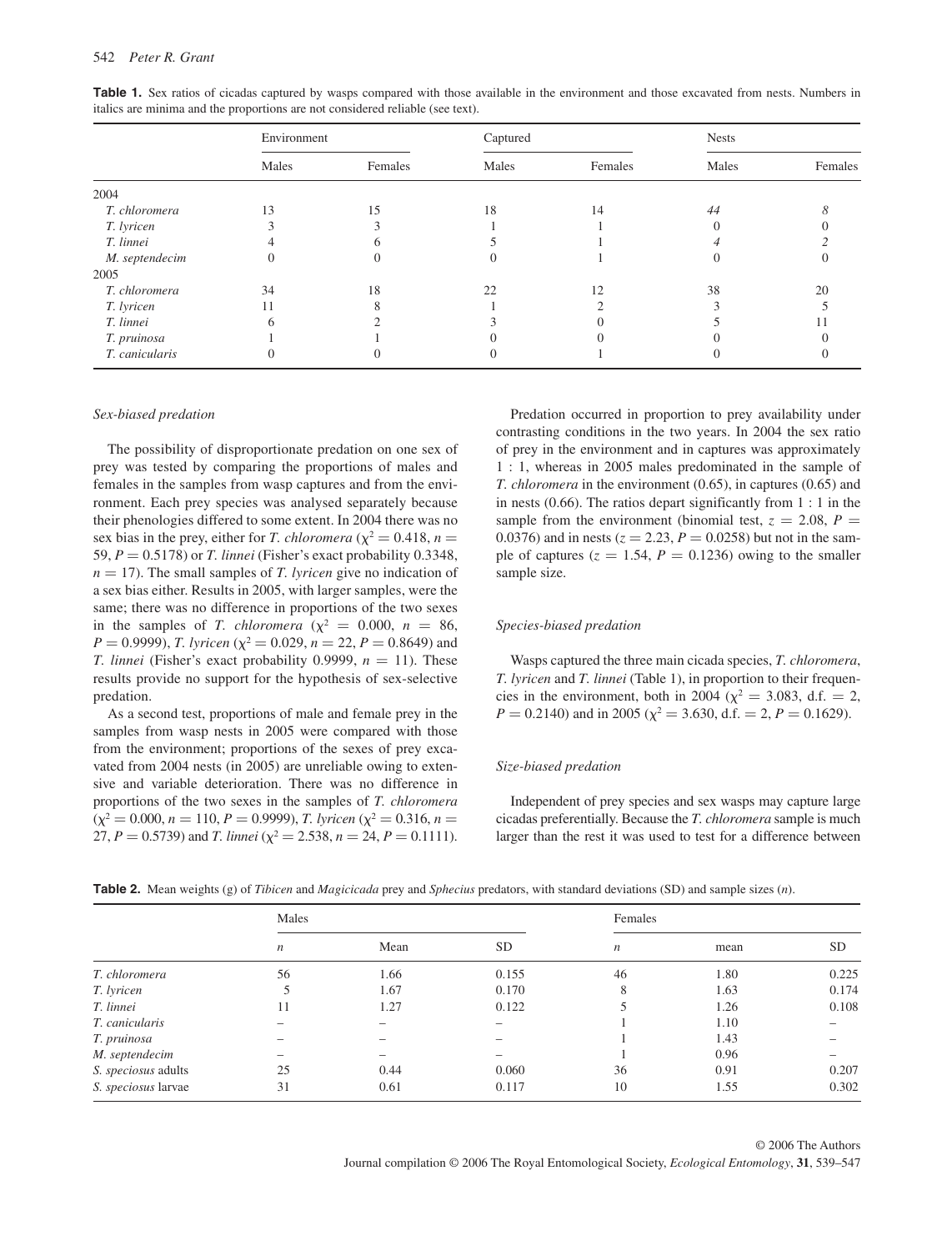early and late season (2004) weights of males and females in the environment. A two-way anova showed no effect of time  $(F_{1,12} = 0.0535, P = 0.4787)$  when controlling for a difference between the sexes, therefore early and late season samples were combined. A possible difference in weights between cicadas found dead and captured alive was tested with the 2005 *T. chloromera* samples for an independent test. There was no difference between the samples  $(F_{1,25} = 1.067, P = 0.3114)$  after controlling for a sex difference, therefore the samples were combined.

 In 2004 weights of *T. chloromera* captured by wasps did not differ from those in the environment  $(F_{1,41} = 1.495, P = 0.2285)$ after controlling for a significant difference between the sexes  $(F_{141} = 6.908, P = 0.012$ ; females heavier than males), and there was no significant interaction between sex and capture  $(F_{1,41} = 0.040, P = 0.9508)$ . This result was duplicated in 2005, with a significant effect of sex ( $F_{1,53} = 9.531, P = 0.0032$ ), but not capture  $(F_{1,53} = 0.396, P = 0.532)$  or an interaction between sex and capture  $(F_{1,53} = 0.931, P = 0.3390)$ . Therefore the hypothesis of size bias in prey captured by wasps is not supported. Moreover it is not supported by the small samples of weights of the other species. The data are insufficient for sex-specific analysis. Tests of *T. lyricen* (2005) and *T. linnei* (both years) were negative  $(P > 0.1)$  with one-way ANOVA.

# *Prey loads of individual wasps*

 In the absence of an overall size-bias in the prey there may none the less be a non-random tendency for small wasps to capture small prey and large wasps to capture large prey. If predators seek the maximum size of prey they can carry, variation in prey size should correlate with variation in predator size. This is supported by the result of an analysis of data from all prey species ( Fig. 2). Support, however, is dependent on the inclusion of extreme values of prey weights. When the smallest prey individual (1.10 g) and its predator are excluded the slope of the relationship (0.93) does not differ from zero (95% confidence range;  $-0.305$  to 2.55). Similarly, when the largest prey individual (2.12 g) and its predator are excluded the slope of the relationship (0.97) does not differ from zero (95% confidence range; – 0.597 to 2.34). Weights of *T. chloromera* prey considered separately do not vary in proportion to the size of the wasps that carry them; slope  $= 0.64$ , confidence range is  $-2.07-3.352$ .

 Therefore, there is almost no support to the hypothesis of sizeselective predation in relation to the predator's weight. Prey weights varied greatly, from 1.17 to 2.50 times heavier than their carriers (Fig. 3). Small predators appear to be constrained by their size more than large ones. Predators with the heaviest prey load relative to their own body size were the lightest ones. At the other end of the predator size spectrum only one of the four heaviest wasps carried a cicada above the mean weight of prey.

 A second possible non-random tendency is for small and large wasps to differ in the sex of their prey. Wasps that carried male prey  $(n = 17)$ , however, were no different in average weight (0.911  $\pm$  0.210 SD) from those that carried female prey  $(0.949 \pm 0.210$  SD,  $n = 10$ ;  $t_{25} = 0.452$ ,  $P = 0.6552$ ). The same applies to the subset that carried only the larger species *T. chloromera* and *T. lyricen* ( $t_{21} = 0.081$ ,  $P = 0.9364$ ).



**Fig. 2.** Cicada prey weight in relation to the weight of their wasp predators. The reduced major axis regression has a slope of 1.00 and a 95% confidence range  $(0.11-1.89)$  entirely above zero. The relationship is no longer significantly different from zero when extreme values of prey weights are excluded (see text).

## *Offspring sex ratios*

 In both 2004 and 2005 three to four times as many male as female wasp larvae were produced (Table 3). Males predominated at all four nests with 10 or more offspring. There was no evidence of individual mothers specialising in the production of daughters. Only one of 51 cells with prey lacked a cocoon, therefore larval mortality was negligible and the observed ratio is a good estimate of the primary sex ratio.

 The hypothesis that two female prey are required for the production of female offspring was not supported by the data. Three of 11 female wasp larvae were provisioned with only males. The remaining eight had one male and one female (five), one male and two females (one), two females (one), and one female prey (one).

 The hypothesis that females require, and are provisioned with, more prey than males was supported. In the three nests in 2005



**Fig. 3.** Cicada prey weight in relation to the weight of their was P (wasp) predators, as in Fig.  $2$  but with the inclusion of five data points (crosses) from a study of *S. speciosus* and *T. resh* in Louisiana (Lin, 1979a). Slopes are drawn for prey-loadings of 1.0, 1.5, 2.0, and  $2.5$ . Note that both predator and prey weights are larger at the Louisiana locality, but are largely confined to the zone of prey-loads bounded in the New Jersey study.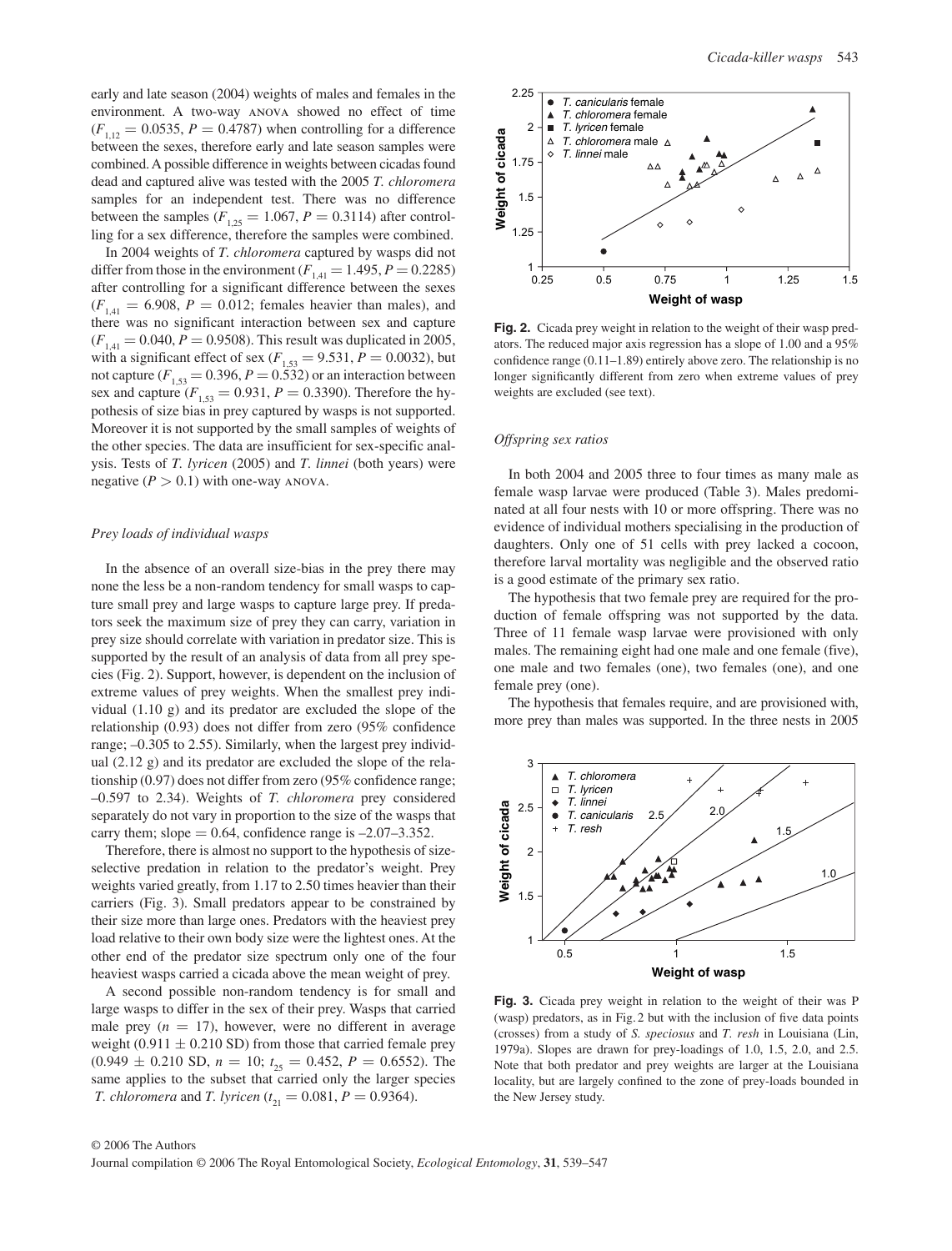| <b>Nests</b> | 2004  |         |       | 2005  |         |       |  |
|--------------|-------|---------|-------|-------|---------|-------|--|
|              | Males | Females | Total | Males | Females | Total |  |
|              |       |         |       |       |         |       |  |
|              |       |         |       |       |         |       |  |
|              |       |         |       |       |         |       |  |
|              |       |         |       |       |         |       |  |
|              |       |         |       |       |         |       |  |
|              |       |         |       |       |         |       |  |
|              |       |         |       |       |         |       |  |
|              |       |         |       |       |         |       |  |
| 9            | 11    |         | 13    |       |         |       |  |
| 10           |       |         |       | 10    |         | 11    |  |
| 11           |       |         |       | 12    |         | 18    |  |
| Total        | 36    | 9       | 45    | 35    | 11      | 46    |  |
| Mean         |       |         | 5.1   |       |         | 4.1   |  |
| SD           |       |         | 4.54  |       |         | 5.5   |  |
| CV           |       |         | 0.89  |       |         | 1.33  |  |

Table 3. Sex ratios of cicadas in excavated wasp nests, ranked by numbers per nest. It is assumed that each nest is owned by a different female, and that laying of eggs in more than one nest ( Dambach & Good, 1943; Lin, 1963; Pfennig & Reeve, 1989 ), if it occurs, is rare and can be ignored.

SD, standard deviation; CV, coefficient of variation.

where both sexes of larvae were present nine of 10 female larvae were provided with two or more cicadas (mean  $\pm$  SD = 2.0  $\pm$ 0.47), in contrast to 10 of 25 males (1.5  $\pm$  0.65). The difference in proportions is significant (Fisher's Exact probability  $= 0.0098$ ). There was no difference in species composition of prey given to male and female larvae. Both female (75%) and male larvae (61%) were provisioned predominantly with *T. chloromera* .

# **Discussion**

#### *Predation*

 Individual female wasps were estimated to visit the nesting grounds with prey on average once every 1.5 h at maximum in both 2004 and 2005 seasons, and usually much less frequently, which suggests that either they had difficulty finding or capturing prey (Hastings, 1986), or they were spending a long time hunting selectively. The basis of selectivity could be the size, sex and species of prey, either as independent or interacting factors. For example, choice of the largest prey could result in sexbiased and species-biased prey. Results of several statistical analyses, however, were consistent in showing that cicadas of different sizes, sexes and species were apparently captured in the same proportion in which they were encountered in the environment, in other words not selectively. The same results were obtained in two successive years. Therefore predation was, in general, random with respect to these three properties of the prey as a result of opportunistic, non-selective, hunting.

 The acceptance of the default hypothesis must be qualified by acknowledgement that some prey samples (*T. lyricen* and *T. linnei*) were small, therefore some tests had relatively low statistical power. This limitation does not affect the main conclusion because samples of *T. chloromera*, and of the species combined, were large enough to detect small non-random effects. Moreover none of the tests gave marginal, ambiguous, results, as all probability values were greater than 0.1, and most exceeded 0.5. A particularly striking result was a 1 : 1 sex ratio in the prey captured when the ratio in the environment was 1 : 1, but when the proportion of males in the environment was 0.65 it was also 0.65 in the captures. A similar conclusion of non-selective predation was reached by Coelho (1997) in a different geographical location (Indiana) and with a different prey composition. Apart from three very large *T. superba* (Fitch) the prey were all relatively small (*T. pruinosa* Say).

 Random predation is qualified with 'in general' because some members of the wasp population may prey selectively. Wasps appear to be constrained to some extent in maximum prey load by their size-related power of flight because they sometimes drop their prey (Lin & Michener, 1972), and they have been observed to climb trees with their prey to gain height before flying back to the colony (Davis, 1920; Dambach & Good, 1943). Lin and Michener (1972) suggested that large wasps carry heavy prey, and are more successful foragers than smaller ones (Lin, 1963; Hastings, 1986; Pfennig & Reeve, 1989), whereas intermediate ones carry only light prey, and small ones carry neither. Data from the present study are not entirely consistent with these suggestions; both large and small females carried small prey items. Actual prey weights in excavated nests could not be determined, but none of the nests were filled predominantly with female prey, which would have indicated specialisation by large wasps. Nevertheless, the data on prey weights are consistent with the idea that small wasps are constrained by their size to prey on small cicadas.

 At the lowest weights wasps are constrained to carry prey that are no more than 2.5 times their weight (Fig. 2). With rare and minor exceptions the 2.5 'rule' holds in another geographical location (Lin, 1979a) where both wasp and cicada weights are on average higher (Fig. 3) presumably as a result of an evolutionary adjustment of wasp size to larger prey (see also Coelho, 1997).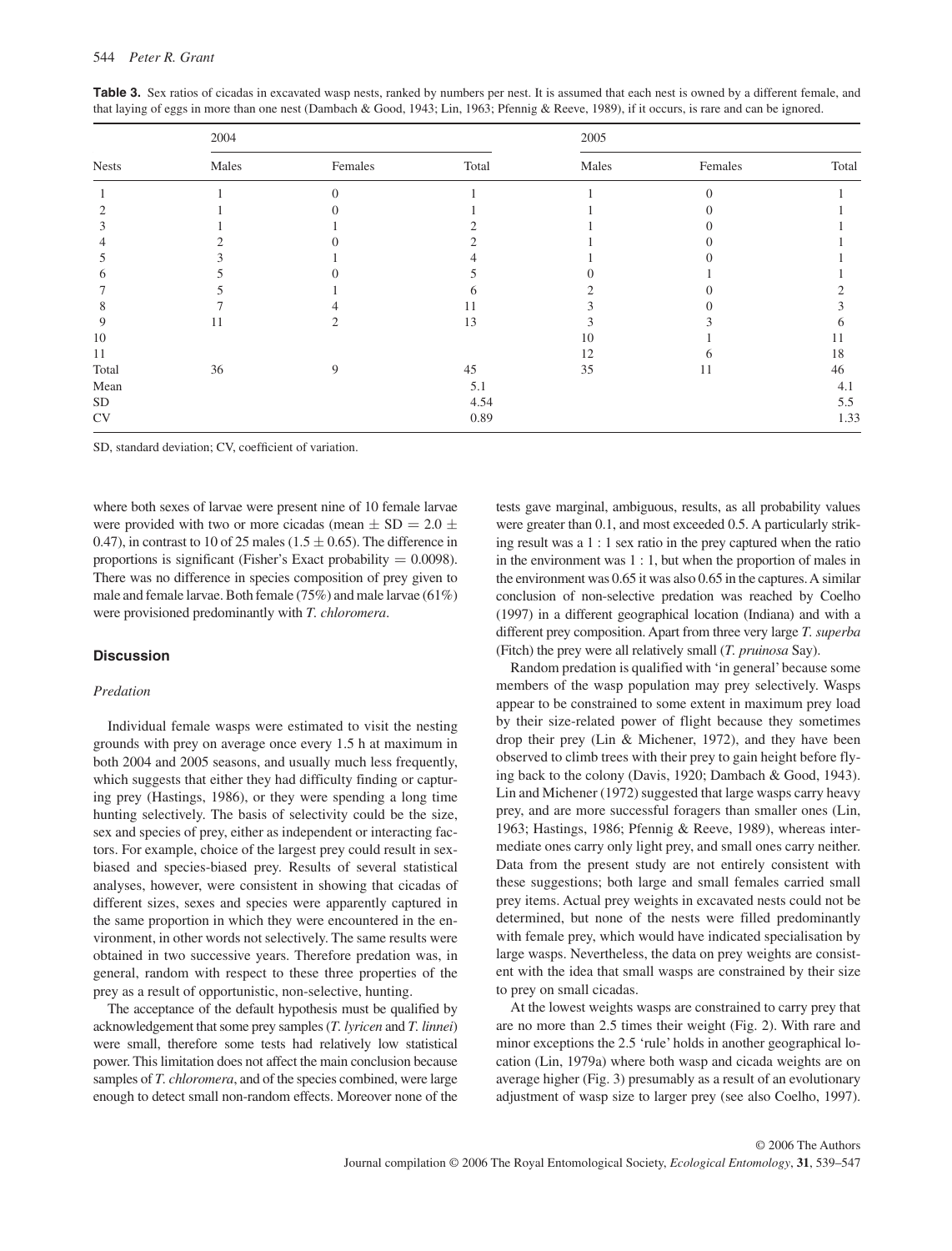The smallest female (0.50 g) in the study reported here carried a *T. canicularis* (Harr.) individual weighing 1.10 g, which is close to the maximum prey size of 1.25 g for a wasp of this weight. Of the total of 131 cicadas weighed, only seven (5.3%), all *T. linnei* , had weights below 1.25 g and were thus available to this wasp. By the same calculations the next two heaviest female wasps, both weighing 0.58 g, could have carried only 20.6% of available prey. Neither of them was recorded carrying prey. The only other small wasp without prey weighed 0.65 g and could have carried most (58.8%) of the available prey. All these small wasps were at a selective disadvantage. As judged by their weights the full range of cicadas were potential prey for the remainder, 26 of 36 (72.2%) females that were weighed.

 Thus some degree of prey selectivity was shown by some of the wasp population, forced on them by mechanical constraints, but it was not pronounced or common enough to generate an overall bias in the prey. Sex ratios of offspring are not biased through selective hunting and provisioning, either on the basis or size or sex of the prey.

## *Geographical variation in predation*

 Biases in species of prey, and size independent of sex, have not been reported, but sex-biased predation has been inferred at other locations (Riley, 1892; Davis, 1920; Dow, 1942; Dambach & Good, 1943; Hastings, 1986 ). According to Evans (1966 , p. 104) 'nearly everyone who has worked on the cicada killer has noted that more females than males are taken.' Dambach and Good (1943) found 204 males and 499 females among the prey recovered by digging up a colony at the end of the nesting season in Ohio, and Dow (1942) found 24 males and 44 females by the same method in Massachusetts. These values of 71% and 65% females respectively, deviate from an expected 50% too much to be explained by sampling error (binomial  $P < 0.001$ ) and  $P = 0.0208$  respectively; my calculations). Eight of 10 cicadas captured by wasps in a study in Louisiana were females (Lin, 1979a). Prey availability was not known in any of these studies. The consistent results stand in marked contrast to the unbiased or male-biased ratios of cicadas found in the present study, and requires an explanation.

 First, there may be a truly biased sex ratio in some prey populations but not in others. Second, sexual size dimorphism in prey may be greater at some locations (e.g. Ohio and Massachusetts) than at others (e.g. New Jersey), and the potential for sex-preferential predation may vary correspondingly. Third, wasp emergence may be relatively late at some locations, and in some years (e.g. Hastings, 1986, 1989 ), with predation then falling most heavily on female prey because they tend to emerge later than males. There are 'good' years and 'bad' years for wasps (Lin, 1979a ), and these do not necessarily coincide with 'good' years and 'bad' years for cicadas (Hastings, 1986). Fourth, at some locations female cicadas may be more vulnerable to predators than males because they are generally larger on average than males, although not in all species (Table 2; see also Hastings, 1986), more nutritious (Coelho, 1997), live longer, fly less (Dow, 1942 ) and are necessarily restricted in movement when ovipositing on thin branches of trees (Dambach & Good, 1943).

#### *Male-biased offspring sex ratio*

 The proportion of males in the total samples of wasp larvae was 0.80 (2004) and 0.76 (2005). Male bias can be explained by Fisher's equal investment hypothesis, taking account of sexual size dimorphism and the reasoning that numbers of offspring of each sex are produced in proportion to their respective costs (Charnov, 1982; Frank, 1987; Crozier & Pamilo, 1993). Costs are approximated by weights in the absence of direct measurements such as energy expended in hunting for cicadas, digging burrows and constructing cells, and carrying cicadas of varying weights and for varying distances to the burrows (Danforth, 1990: Helm, 1994; but see Visscher & Danforth, 1993; Strohm & Linsenmaier, 1999 ). The numerical ratio of male to female offspring should be inversely proportional to their respective weights (Paini & Bailey, 2002).

 In the present study, the proportion of males should be 0.68 on the basis of adult weights, 0.72 on the basis of larval weights, or slightly less than both if costs are overestimated by weight more in the (larger) females than males (Helm, 1994). Observed proportions of 0.80 and 0.76 are similar to these expectations. A more detailed study with much larger samples would be required to establish whether the small deviations from expectation are significant, but it is notable that, as in several other aculeate hymenoptera (Strohm & Linsenmaier, 1999), they are in the direction of male bias. To account for such observations it has often been suggested that equal investment may be modified by a facultative response to seasonal scarcity of food resources (Trivers & Willard, 1973; Torchio & Tepedino, 1980; Tepedino & Torchio, 1982; Charnov, 1982; Strickler, 1982; Frohlich & Tepedino, 1986; Frank, 1987, 1995; Strohm & Linsenmaier, 1997; Kim, 1999; Paini & Bailey, 2002; Bosch & Vicens, 2005). When resources are scarce, or rearing conditions are poor, females should tend to overproduce the smaller and energetically less-demanding sex (Myers, 1978), which is usually, but not always, the male (O'Neill, 2001; Paini & Bailey, 2002). This may have happened in the present study because cicada numbers declined in the second half of the season, and so did average weights as the smaller species (*T. linnei*) increased in frequency (Fig. 1). Thus, some degree of environmental dependence is to be expected in offspring sex ratios.

# *A behavioural model of sex allocation*

 Part of the environmental dependence of offspring sex ratios derives from the uncertainty that female wasps experience in how long it will take them to find a cicada prey, and the size of it. A female has two binary choices; first, collect only one cicada (and lay a haploid egg) or two cicadas, and second, if two cicadas are collected then lay a haploid or diploid egg. In the face of resource uncertainty an equal probability rule at each choice would meet the need of a female to provide a minimum of two cicada prey for the development of female offspring in this sexually dimorphic system. It would yield a sex ratio ( $\approx$  3 : 1) that reflects approximately equal investment at the population level while allowing for variation among families.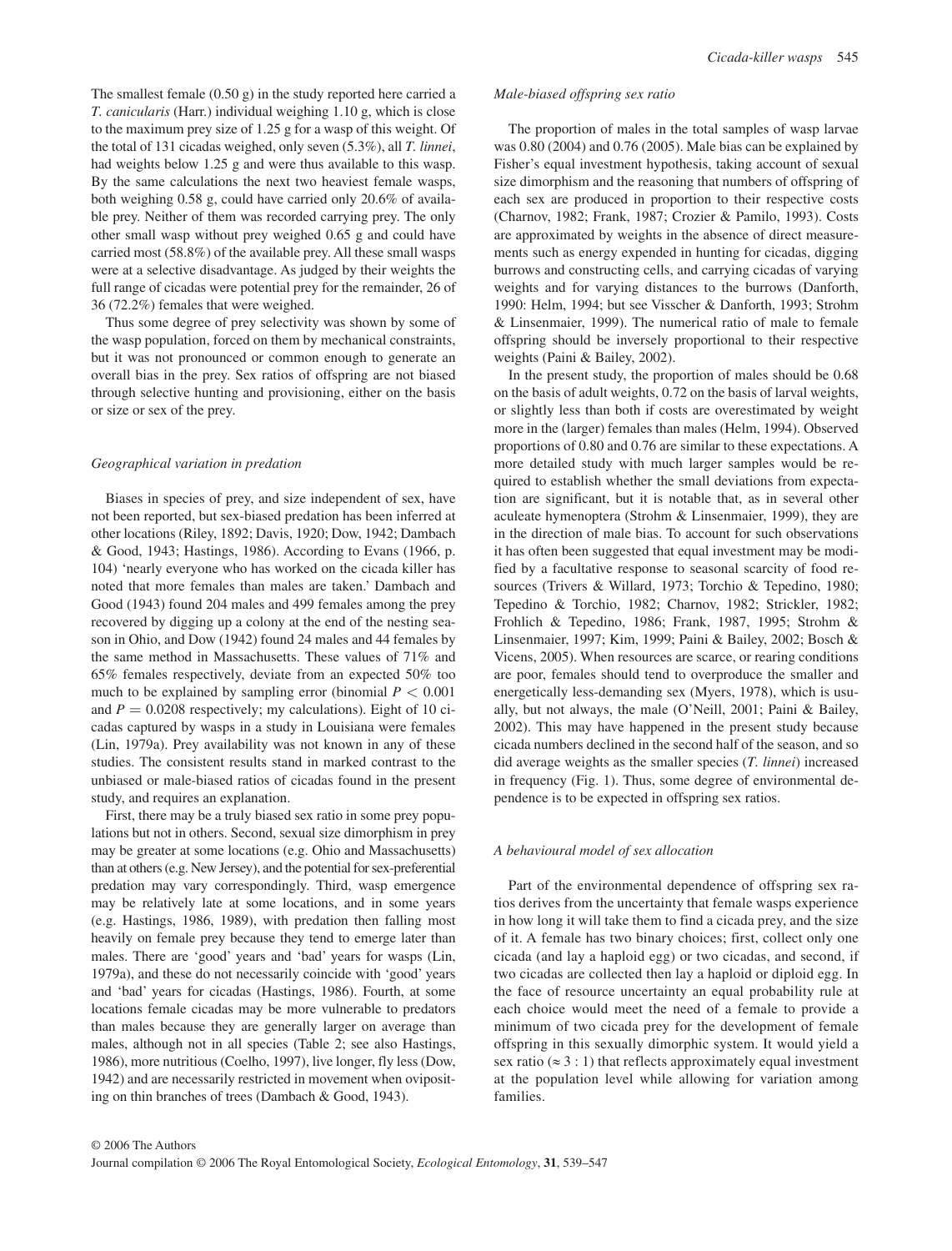Female cicada-killer wasps have been reported to construct a cell before they hunt (Dambach & Good, 1943). Thus, a simple rule would be to construct a small cell with a 50% probability; if it is a small cell it will be supplied with one cicada on which a haploid egg will be laid. For the large cell supplied with two or more cicadas the rule is to lay a haploid egg with 50% probability. Though individual ratios will vary through sampling variation the population's proportion of males should approximate 0.75. This value is close to the observed values of 0.80 and 0.76.

 The binary choice model is supported by the larval sex frequencies when analysed in association with prey numbers. In 2005, half of 46 cells with cicadas had a single prey (0.50), as expected, and all but one had male larvae. Thirteen of the remainder (0.57) with two or more cicadas had male larvae; the frequency is close to an expected 0.50. The only other complete study of offspring sex ratios, by Dow (1942) in Massachusetts, gives similar results. Twenty-one of 39 cells (0.54) had a single cicada, from which only males emerged, and nine of the remaining 18 cells (0.50) with at least two cicadas had male larvae. The proportion of males in total was 0.77. In Dambach and Good's (1943) study, 49 cells were supplied with a single cicada, and as expected approximately half this number (24) of cells with two cicadas produced female offspring. Unfortunately, the number of cells with two or more cicadas that produced male offspring was not reported so the total is unknown.

 Thus, aside from this incomplete report values close to 0.75 were observed in two studies, one (Dow's) with a female bias in the prey and the other two in a study with no sex bias in the prey in one year (2004) and a male bias in another (2005). Prey sex ratios vary geographically, whereas wasp offspring sex ratios apparently do not. This implies that the binary choice mechanism operates independently of variation in prey sex ratios. The calculations ignore the minor complication that occasionally  $(< 5\%)$  a diploid egg is laid on a single cicada; one of 23 (present study) and two of 49 (Dambach & Good, 1943).

 The first eggs laid by cicada-killer wasps are apparently haploid, as inferred from the relatively peripheral position of small cells in the burrows (Lin & Michener, 1972). Further research is needed into mechanisms governing the switch from haploid to diploid egg production. An external cue such as rate of prey capture or prey size might activate an internal, neurohumoral, switch mechanism, causing or inhibiting fertilization, which is known to occur as the egg moves past the spermatheca before oviposition (Flanders, 1956) or during oviposition itself (Gerber  $& Klostermeyer, 1970$ . Size of prey could be assessed by weight in relation to the carrier's weight (Fig. 3) and hence ability to carry the prey. Given temporal variation in resources, the proportion of male wasps produced will not be fixed but will vary as a joint function of predator weights and prey weights (e.g. Cowan, 1981; Freeman, 1981; Molumby, 1997; Strohm & Linsenmaier, 1999; see also Frohlich & Tepedino, 1986).

 The binary choice model may be usefully applied to other species of solitary bees and wasps because many are known to provision young sex-specifically with pollen or arthropod food (O'Neill, 2001). The choice rule itself is expected to vary because different species experience different temporal patterns of resource availability and predictability. This variation should lead to different optimal rules of allocation, which could be exploited in comparative tests of the model. Two candidates for tests are *Ammophila* and *Philanthus* , as they show contrasting non-random patterns of haploid and diploid egg laying in relation to food quantity. Female *Ammophila sabulosa* (L.) lay haploid and diploid eggs with equal probability (0.50) when cells are provided with one, always large, caterpillar, and predominantly haploid eggs (0.94) in cells with two to five caterpillars of varying size ( Field, 1992 ). In contrast European bee wolves ( *Philanthus triangulum* F.) lay only haploid eggs in cells with one or two honeybee prey ( *Apis mellifera* L.), and a high frequency of diploid eggs in cells with three (0.55) or four (0.84) bees (data in Strohm & Linsenmaier, 1999).

# **Acknowledgements**

 I thank M. Hau for the use of a balance, K. Hill and D. C. Marshall for helping to identify species of *Tibicen*, J. Consolloy, T. Doak, B. R. Grant, M. M. Ramos and P. Vareha for help with fieldwork, and B. R. Grant and several reviewers for comments on the manuscript.

# **References**

- Bohart, R.M. & Menke, A.S. (1976) *Sphecid Wasps of the World. A Generic Revision*. University of California Press, Los Angeles.
- Bosch, J. & Vicens, N. (2005) Sex allocation in the solitary bee *Osmia cornuta* : do females behave in agreement with Fisher's theory? *Behavioral Ecology and Sociobiology* , **59** , 124 – 132 .
- Charnov, E.L. (1982) *The Theory of Sex Allocation*. Princeton University Press, Princeton, NJ.
- Clausen, C.P. (1939) The effect of host size upon the sex ratio of hymenopterous parasites and its relation to methods of rearing and colonization. *Journal of the New York Entomological Society*, 47, 1–9.
- Coelho, J.R. (1997) Sexual size dimorphism and flight behavior in cicada killers, *Sphecius speciosus* . *Oikos* , **79** , 371 – 375 .
- Cooley, J.R., Marshall, D.C. & O'Brien, M. (2005) Cicadas of Michigan. http://insects.ummz.lsa.umich.edu/fauna/michigan\_cicadas/Michigan/ Index.html.
- Cowan, D.P. (1981) Parental investment in two solitary wasps *Ancistrocerus adiabatus* and *Euodynerus foraminatus* (Eumenidae: Hymenoptera). *Behavioral Ecology and Sociobiology*, 9, 95-102.
- Crozier, R.H. & Pamilo, P. (1993) Sex allocation in social insects: problems in prediction and estimation . *Evolution and Diversity of Sex Ratio* (ed. by D. L. Wrensch and M. A. Ebbert), pp. 369-383. Chapman & Hall, New York.
- Dambach, C.A. & Good, E. (1943) Life history and habits of the Cicada killer in Ohio. Ohio Journal of Science, 43, 32-41.
- Danforth, B.N. (1990) Provisioning behavior and the estimation of investment ratios in a solitary bee, *Calliopsis (Hypomacrotera) persimilis* (Cockerell) (Hymenoptera: Andrenidae). *Behavioral Ecology and Sociobiology* , **27** , 159 – 168 .
- Davis, W.T. (1920) Mating habits of *Sphecius speciosus*, the Cicada killing wasp. *Bulletin of the Brooklyn Entomological Society*, **15**, 128–129.
- Dow, R. (1942) The relation of the prey of *Sphecius speciosus* to the sex and size of the adult wasp (Hymenoptera: Sphecidae) . *Annals of the*  Entomological Society of America, 34, 310-317.
- Evans, H.E. (1966) *The Comparative Ethology and Evolution of the Sand Wasps* . Harvard University Press, Cambridge, MA .